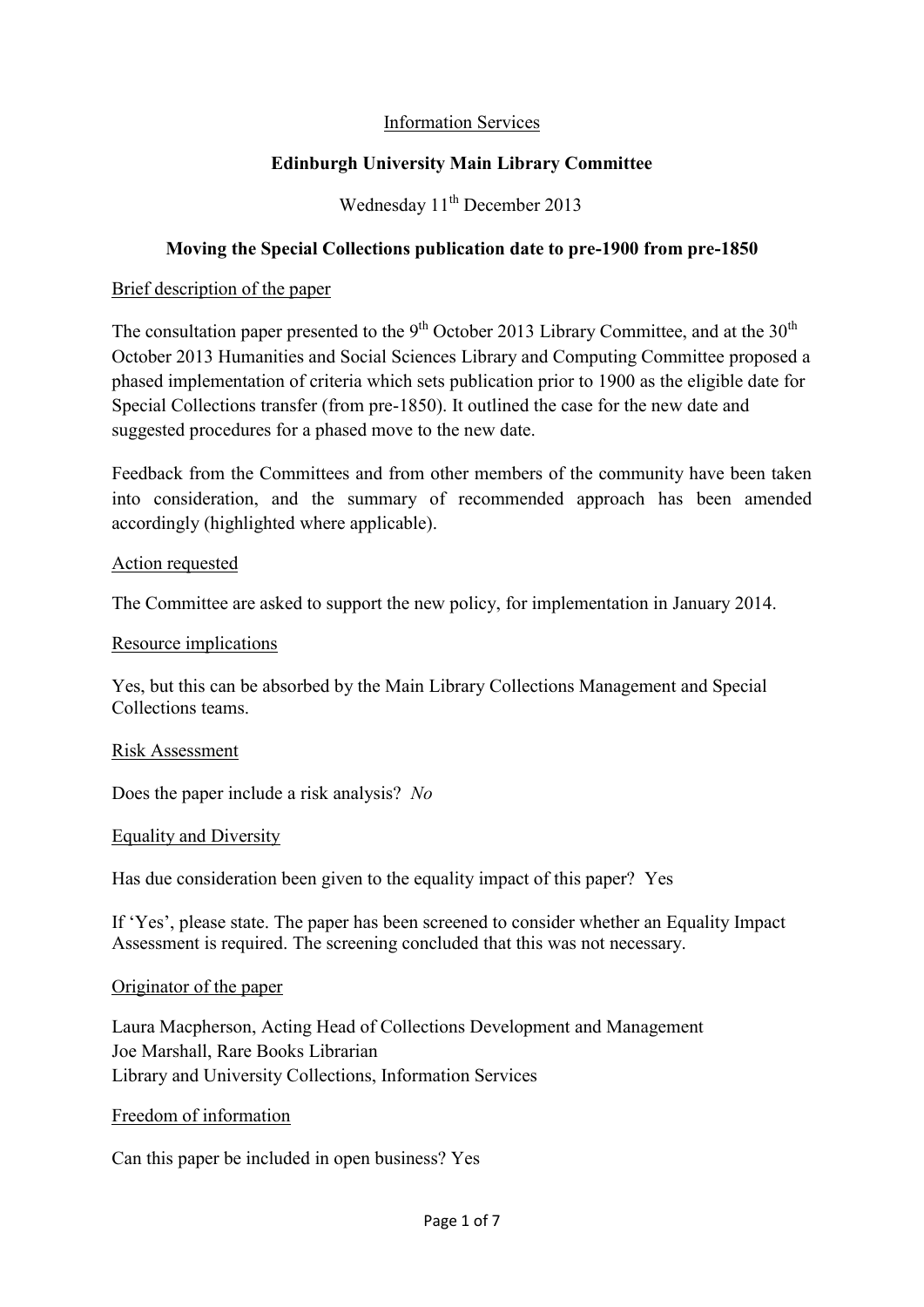# **Proposal Paper**

Moving the Special Collections publication date to pre-1900 from pre-1850

**The Library Collections Group proposes a phased implementation of criteria which sets publication prior to 1900 as the eligible date for Special Collections transfer (from pre-1850).** 

**The proposal paper outlines the case for the new date and suggests procedures for a phased move to the new date.**

# **Summary of reasons for change**

The current cut-off date of 1850 for transferring books from General Collections to Special Collections means that rare and fragile books published up to 163 years ago circulate around the library in the same way as modern textbooks. The books also occupy space in the browsable shelves which would be better filled by more modern materials. To transfer the 1850-1900 books into Special Collections would allow these books to be made accessible in the more appropriate reading conditions of Special Collections (Centre for Research Collections). It would also make the General Collections more intelligible and straightforward to navigate as a collection of modern books for general user needs.

# **Summary of recommended approach**

A phased approach would commence with the Main Library and Library Annexe collections through the following process. **NB: Collections in the Site Libraries would not be considered at this time, except for new acquisitions.**

- 1. All new items, purchased or donated, published prior to 1900 would be added to Special Collections upon receipt;
- 2. Material pre-dating 1900 that has been loaned would be recatalogued into Special Collections upon return, [additional text:] material in **high demand or used for current teaching purposes** will be made available in an alternative format (e.g. reprint or digitised) prior to transfer to Special Collections;
- 3. Upon allocation of additional resourcing (perhaps in two years' time), a project team will actively retrieve and transfer material published 1850-1900, in stages, a decade at a time (i.e. 1850-1859 … 1890-1891).

It should be stressed that material in Special Collections is not borrowable, and would be accessed through the Centre for Research Collections, with curatorial support. This is in order to ensure the appropriate care of vulnerable items.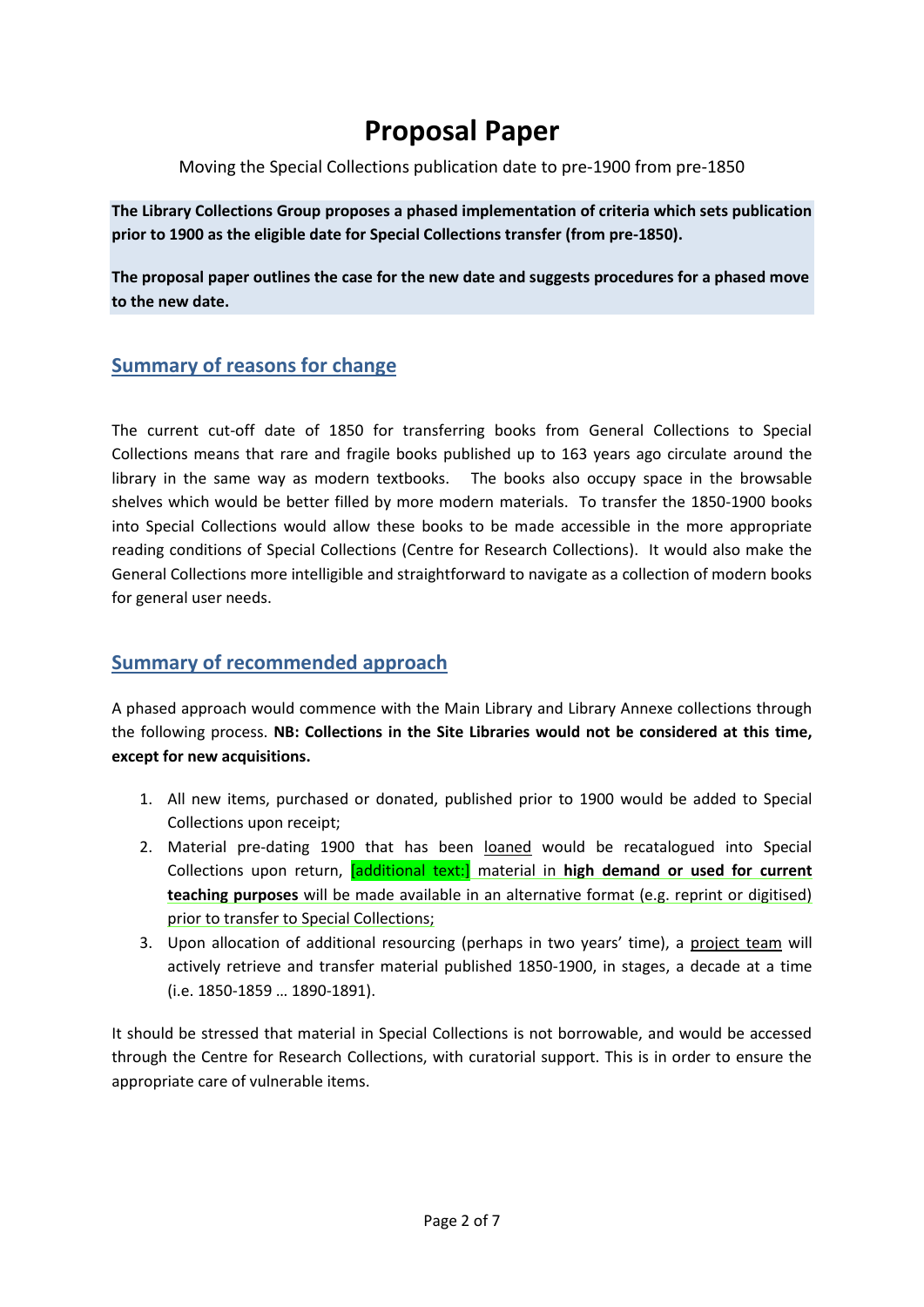#### **1. Background**

At present, all material published prior to 1850 is added to the Library's Special Collections where it can be appropriately cared for and curated. In 2012, a report was produced from our online catalogue to identify the quantity of material within the General Collections which may be transferred to Special Collections with a pre-1850 publication date. At the same time, it was decided to review the amount of material that may be appropriate for Special Collections, should the transfer date be increased to publication prior to 1900.

Table 4 appended illustrates the quantity of items recorded in the online catalogue, with publication dates between pre-1850 and 1900 – only for the Main Library and Library Annexe.

Loans of pre-1900 published material have also been assessed for the period of the last five years (2008-2013). For book stock in the Main Library and Library Annexe only, 88% of the collection has not been borrowed in the last five years:

| No of times loaned in 5 years | No of items loaned this many<br>time | % of overall Main Library pre-1900<br>collection |  |  |  |
|-------------------------------|--------------------------------------|--------------------------------------------------|--|--|--|
| Ω                             | 23,369                               | 88                                               |  |  |  |
|                               | 2,492                                |                                                  |  |  |  |
|                               | 855                                  |                                                  |  |  |  |
|                               | 439                                  |                                                  |  |  |  |
|                               | 224                                  | 0.6                                              |  |  |  |
|                               | 145                                  | 0.4                                              |  |  |  |
|                               | 77                                   | 0.2                                              |  |  |  |
|                               | 55                                   | 0.001                                            |  |  |  |
|                               | Up to                                |                                                  |  |  |  |
| 25                            |                                      | 0.003                                            |  |  |  |

**Table 1: Loans history for material published pre-1900**

Indicative reports using Copac suggest of 36,765 items, 10,097 items (28%) may be unique to Edinburgh – see table 2 below. This confirms the importance of preserving these unique items for the distributed national research collection.

| <b>No of items</b> | No of other copies in Copac | % of overall Main Library pre-<br>1900 collection |  |  |  |
|--------------------|-----------------------------|---------------------------------------------------|--|--|--|
| 10,097             | $\mathbf 0$                 | 28                                                |  |  |  |
| 2,630              | 1                           | 7                                                 |  |  |  |
| 1,833              | $\overline{2}$              | 5                                                 |  |  |  |
| 1,366              | 3                           | 4                                                 |  |  |  |
| 1,085              | 4                           | 3                                                 |  |  |  |
| 941                | 5                           | 2.6                                               |  |  |  |
| 812                | 6                           | 2.2                                               |  |  |  |
| 651                | 7                           | 1.8                                               |  |  |  |
| 550                | 8                           | 1.5                                               |  |  |  |
| 507                | 9                           | 1.4                                               |  |  |  |
| $\rightarrow$      | Up to                       | $\rightarrow$                                     |  |  |  |
|                    | 36                          | 0.003                                             |  |  |  |

**Table 2: Items in the pre-1900 collection and comparator holdings found in Copac**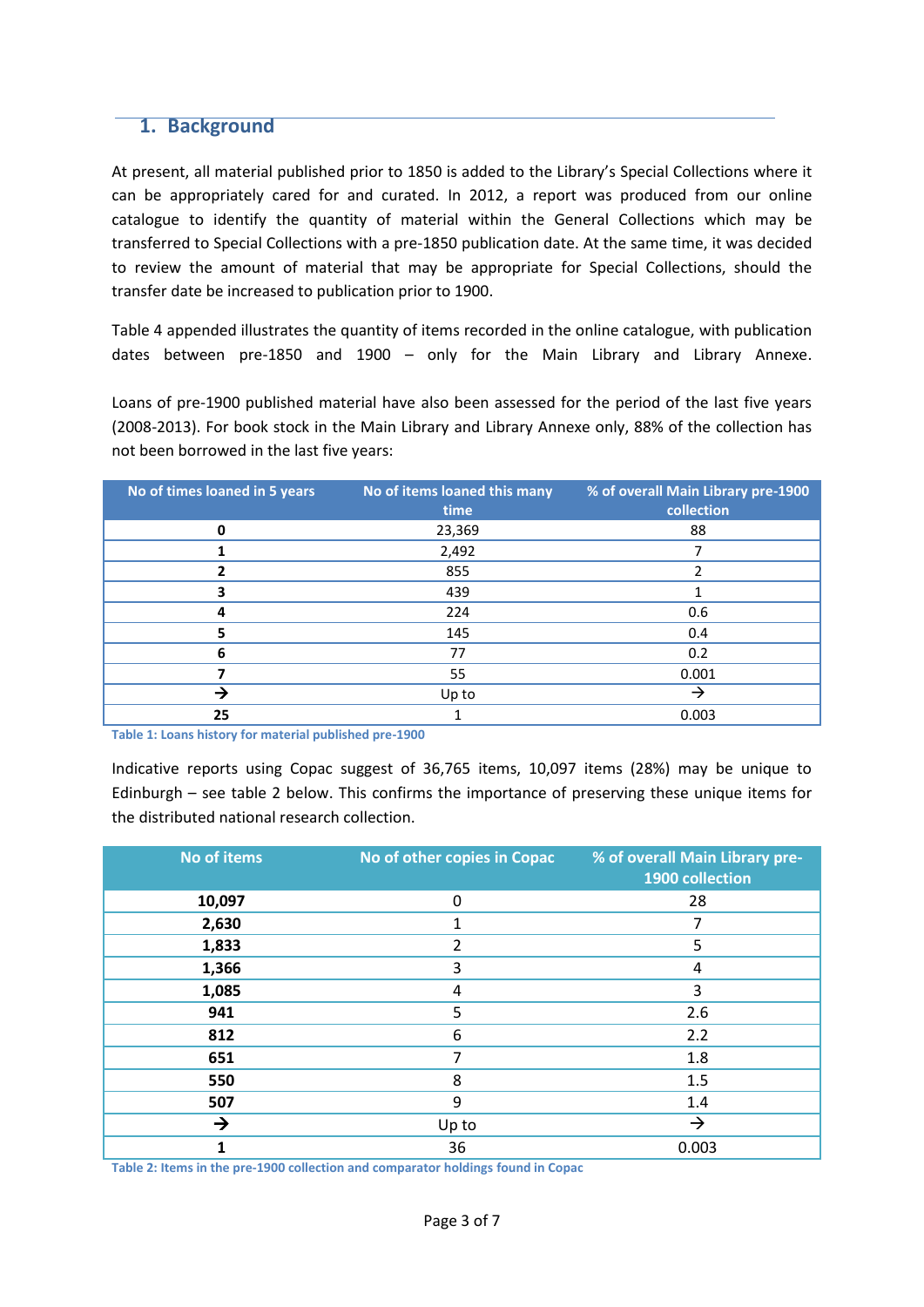



# **2. Pre-1850 collections policy**

At present, Special Collections routinely transfer material published pre-1850 into their care. The pre-1850 publication date has been the *de facto* standard for Special Collections material transfer for sixty years, based on the 100 year rule, i.e. since the date of publication. This has been followed by most Research and National libraries in the UK and US, though many institutions are reviewing the date.

|  | There are pros and cons of moving the transfer date from pre-1850 to pre-1900: |
|--|--------------------------------------------------------------------------------|
|  |                                                                                |

| <b>Pros</b>                                                                                                                                                                                                                                                                 | Cons                                                                                                                                                                                                                      |
|-----------------------------------------------------------------------------------------------------------------------------------------------------------------------------------------------------------------------------------------------------------------------------|---------------------------------------------------------------------------------------------------------------------------------------------------------------------------------------------------------------------------|
| Forward planning for the preservation<br>$\bullet$<br>and care of increasingly vulnerable<br>material.                                                                                                                                                                      | The collections will be on closed access,<br>$\bullet$<br>where they must be requested for<br>consultation during CRC opening hours -<br>they are not borrowable.                                                         |
| <b>Puts the University of Edinburgh in line</b><br>$\bullet$<br>with leading research Universities with<br>responsible preservation policies (e.g.<br>for the ongoing retention of print and e-<br>journal access; for the care of fragile<br>and rare research materials). | Staff resources and space will be<br>$\bullet$<br>required to arrange the physical transfer<br>of such material to Special Collections<br>locations (both in the online catalogue,<br>and within the strong rooms/store). |
| <b>Curatorial support for users of rare</b><br>material, where previously users would<br>be expected to cope in a self-service<br>environment.                                                                                                                              | Not all material dated pre-1900 is<br>vulnerable, or valuable.                                                                                                                                                            |
| Reduces the risk of future damage to<br>$\bullet$<br>materials, as items are stored in<br>environmentally stable conditions;<br>under supervision in the reading room;<br>and where normal photocopying<br>practice is restricted.                                          |                                                                                                                                                                                                                           |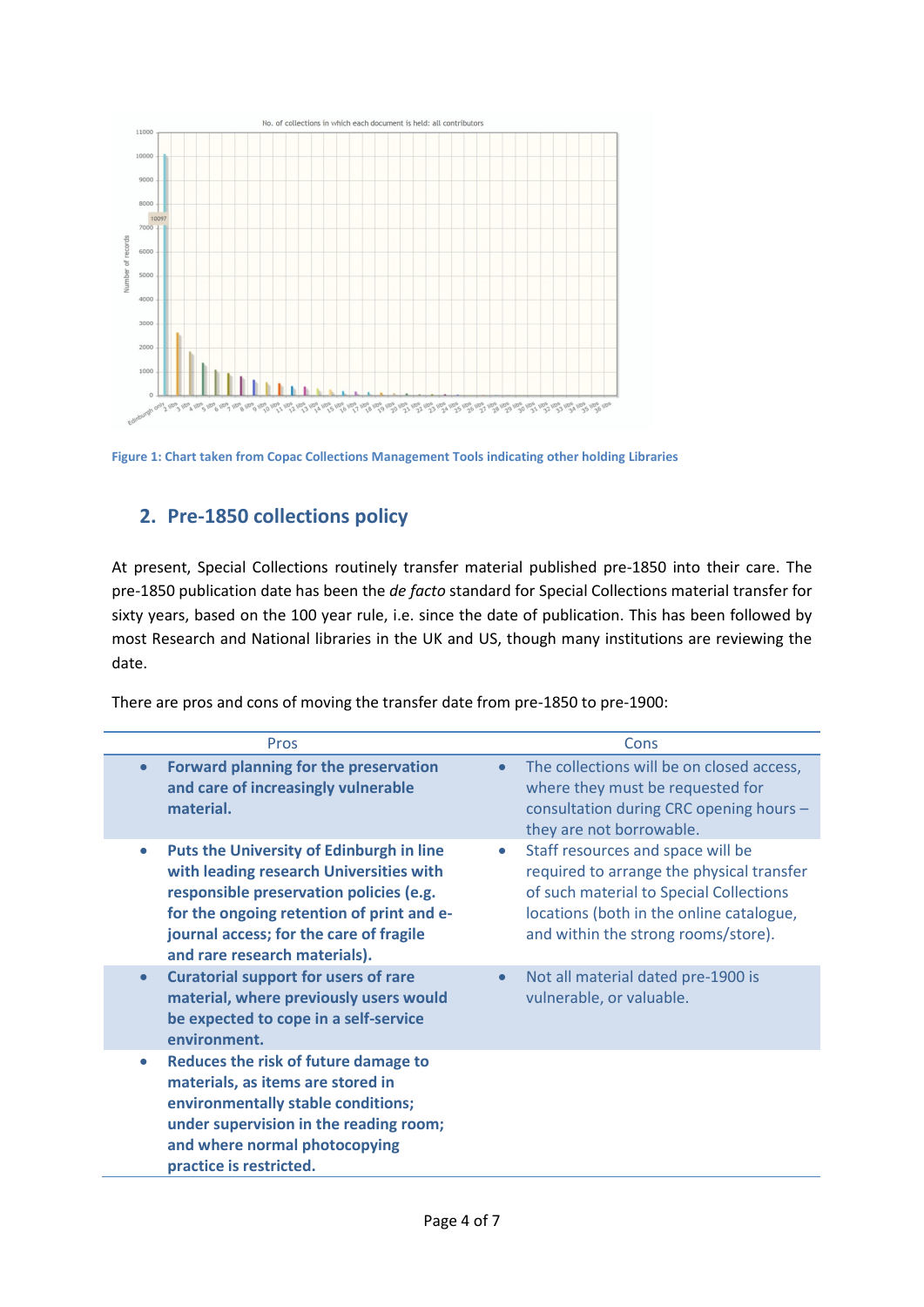# **3. Categories of material**

There are a number of ways an amendment to the Special Collections transfer date could be adopted. However, based on recent experience of large-scale collection moves and weeding exercises, the recommendation would be to phase the move to the new date in order to minimise disruption to users, to allow flexibility in the emergent policy, and to keep the enabling work manageable.

Five categories require consideration:

#### **Category 1 - New additions to the collection (immediate action)**

Any items added to the collections (either as donation, transfer, or 'addition' by being catalogued) with a publication date before 1900 should be incorporated into the Library Annexe Special Collections sequence, and accessed via the CRC reading room. This will apply to all IS Library Sites.

#### **Category 2 – Loaned pre-1900 items (immediate action)**

Anything loaned from the Annexe with a publication date before 1900 will be catalogued into Special Collections upon return. Similarly, anything loaned at the Main Library would be picked up by the book returns machines, and set aside for cataloguing into Special Collections upon return.

[Additional text:] Whilst transferring loaned material into a controlled access collection may appear counter-intuitive, the library return workflows will act as an identification tool for pre-1900 published material in a manageable way. Existing data on demand pre-1900 items will also be utilised to facilitate transfer of vulnerable but only at the appropriate point: the library will seek to ensure that material in **high demand or used for current teaching purposes** will be made available in an alternative format (e.g. reprint or digitised) to ensure ongoing open-access. In some instances such as this, it may be appropriate to retain a duplicate copy of the item in the general collections, where a copy is already available in the Special Collections.

#### **Category 3 – Remaining open access pre-1850 material (immediate action)**

The Main Library de-duplication project continues to identify material published prior to 1850 that is eligible for transfer into Special Collections. By the end of the project, it would be expected that most, if not all, items published pre-1850 will be transferred.

#### **Category 4 - 1850-1900 material (funding required for a project)**

If the policy to adopt publication prior to 1900 as the criteria for transfer into Special Collection is accepted and deemed practical, we propose phasing the transfer of the remaining materials, based on a ten year publication date range as part of a funded project, and for this reason would not start immediately.

#### **Category 5 – Journals**

A large proportion of the Library's print journal collections are now in the Library Annexe and is therefore physically less-vulnerable than the open access monograph collection.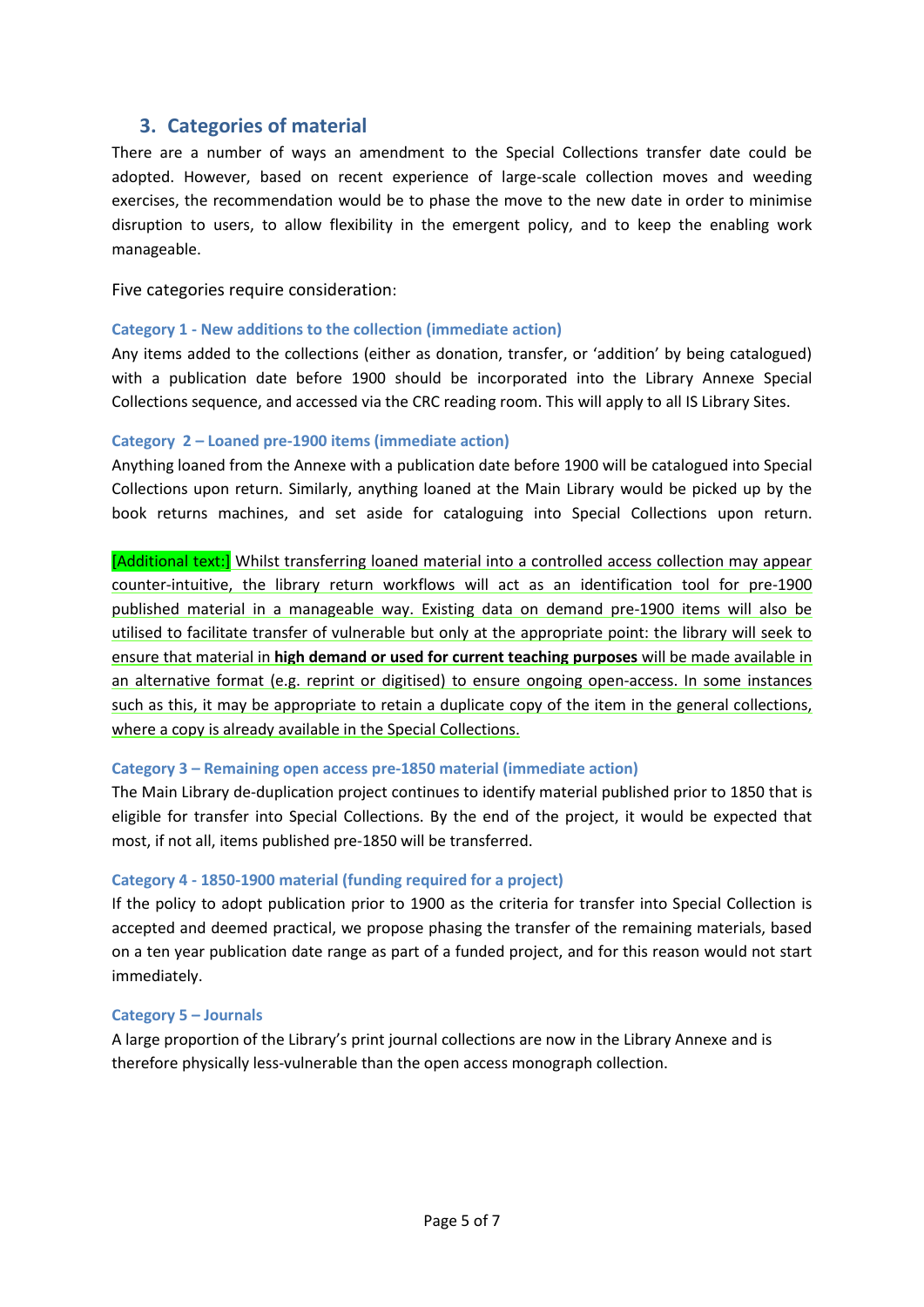# **4. Space implications**

It is likely that the pre-1850 material is robust enough to be accommodated within the Special Collections sequence at the Library Annexe. A sequence of 145lm could be readily accommodated within available capacity.

Material dated post-1850 to pre-1900 is vaster in quantity, therefore greater planning would be required to accommodate this collection. However, as the Main Library's General Collections are reset and low-usage duplicate copies are withdrawn, there is a freeing up of capacity in other parts of the Library, where it may be appropriate to store material of this type.

### **5. Recommendation**

The Library Collections Group have approved this proposal, in principle. The Group has representation from the Centre for Research Collections, General Collections, and Liaison/Consultancy.

The proposal will be discussed through the following channels:

- College Library Committees (CHSS, CMVM, CSE)
- University Library Committee
- ◆ Knowledge Strategy Committee
- ◆ University Court.

*Laura Macpherson, Acting Head of Collections Development and Management Joe Marshall, Rare Books Librarian Library and University Collections, Information Services November 2013 (version 2 – updated to include additional recommendations for approach)*